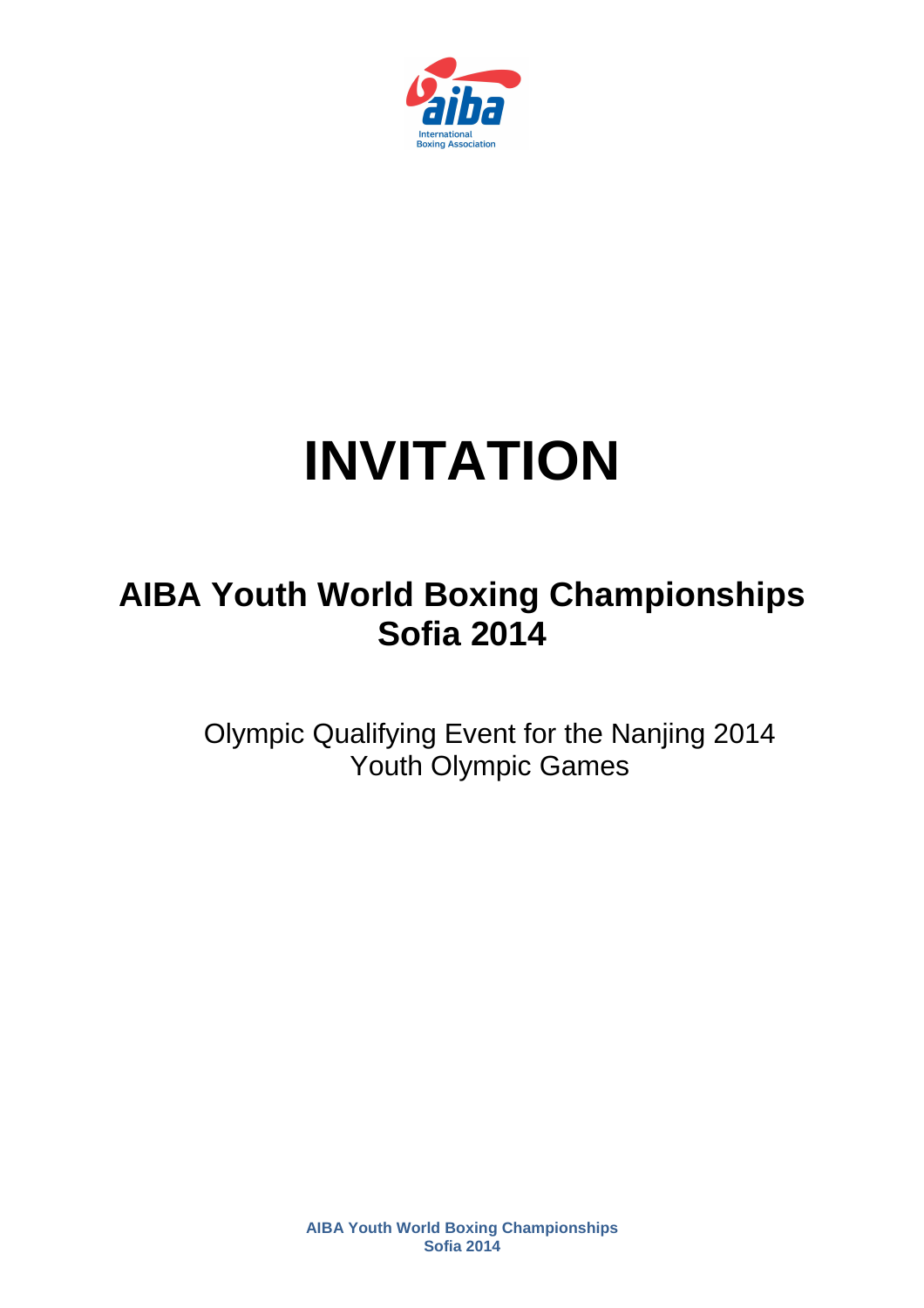

**TO:** AIBA National Member Federations

**DATE:** December 20, 2013

**SUBJECT:** AIBA Youth World Boxing Championships Sofia 2014

Dear Presidents and Secretaries General,

It is my great pleasure to extend an invitation to AIBA National Member Federations to participate in the AIBA Youth World Boxing Championships Sofia 2014 which will be held from April 10 to 25 in Bulgaria.

The AIBA Youth World Boxing Championships Sofia 2014 will feature the next generation of Boxers (Men and Women) looking to qualify for the Youth Olympic Games to be held in city of Nanjing, China, in August next year.

AIBA looks very much forward to welcoming you in Sofia.

Sincerely yours

Ching-Kuo Wu AIBA President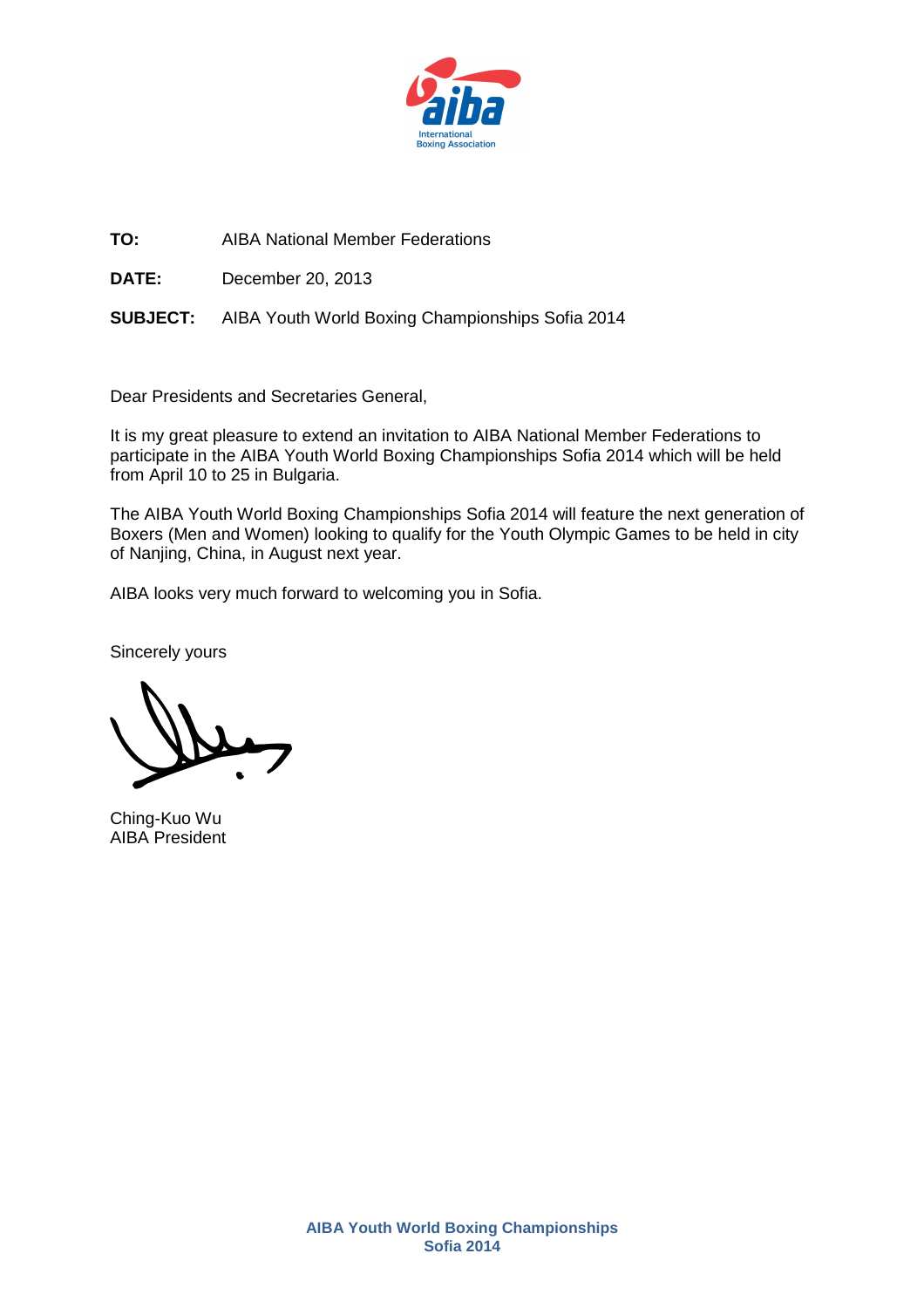

**AUX:** Fédérations Nationales Membres de l'AIBA

**DATE:** 20 Décembre 2013

**SUJET:** Championnats du Monde de Boxe de la Jeunesse de l'AIBA Sofia 2014

Chers Présidents et Secrétaires Généraux,

C'est avec un grand plaisir que j'adresse une invitation aux Fédérations Nationales Membres de l'AIBA à participer aux Championnats du Monde de Boxe de la Jeunesse de l'AIBA Sofia 2014 qui auront lieu du 10 avril au 25 avril 2014 en Bulgarie.

Les Championnats du Monde de Boxe de la Jeunesse de l'AIBA Sofia 2014 mettront en lumière la nouvelle génération de boxeurs (hommes et femmes) qui chercheront à se qualifier pour les Jeux Olympiques de la Jeunesse qui se dérouleront à Nanjing en Chine au mois d'août de l'année prochaine.

L'AIBA se réjouit de vous accueillir à Sofia.

Cordiales salutations

Ching-Kuo Wu Président de l'AIBA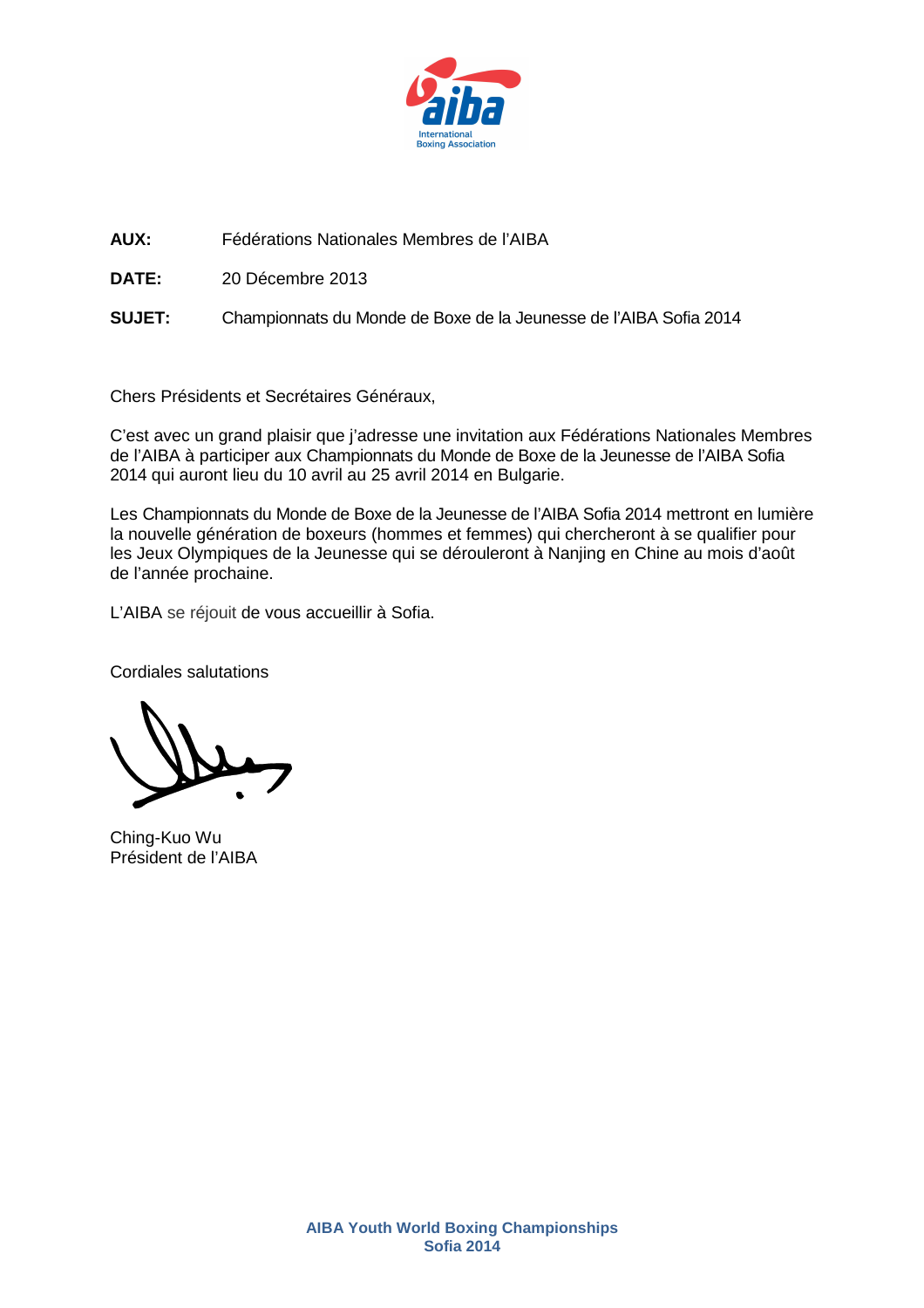

**PARA:** Federaciones Nacionales Miembros de AIBA

**FECHA:** 20 de diciembre 2014

**ASUNTO:** Campeonato Mundial de Boxeo de la Juventud de AIBA Sofia 2014

Estimados Presidentes y Secretarios Generales,

Es para mí un placer extender una invitación a las Federaciones Nacionales Miembros de AIBA para que participen en el Campeonato Mundial de Boxeo de la Juventud de AIBA Sofia 2014, que tendrá lugar del 10 de Abril al 25 de Abril de 2014 en Bulgaria.

El Campeonato Mundial de Boxeo de la Juventud de AIBA Sofia 2014 será el escenario de la nueva generación de boxeadores (hombres y mujeres), que buscan a cualificarse para los Juegos Olímpicos de la Juventud que estarán en Nanjing, China en agosto del próximo año.

AIBA se complace en darles la bienvenida en Sofia.

Saludos cordiales

Ching-Kuo Wu Presidente de AIBA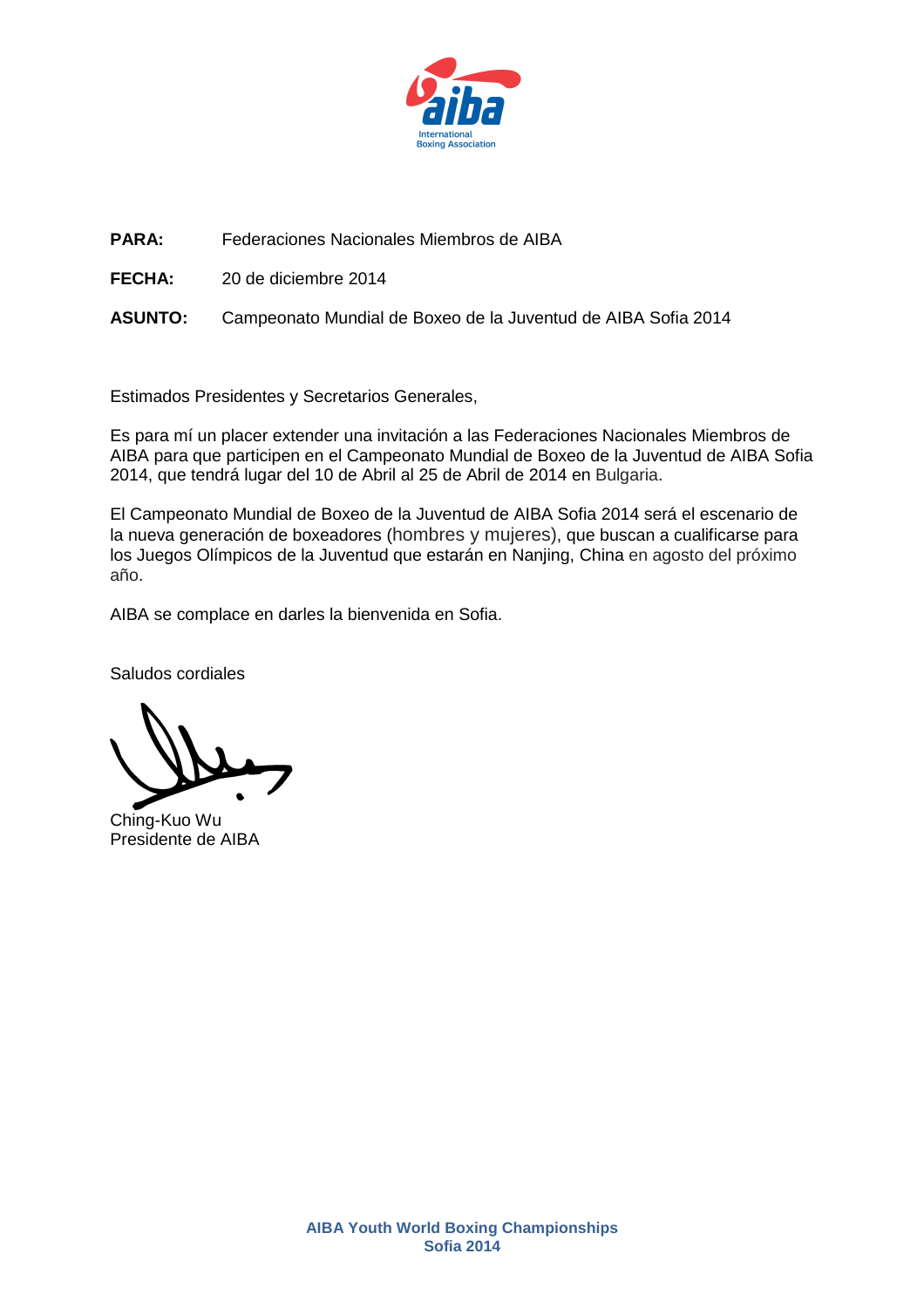

# **1.** TITLE OF EVENT

**AIBA Youth World Boxing Championships Sofia 2014**  (Olympic Qualifying Event for the Nanjing 2014 Youth Olympic Games)

#### **2.** EVENT PERIOD

| <b>Championships Period</b> | April 10 - April 25 |
|-----------------------------|---------------------|
| <b>Competition Period</b>   | April 14 – April 24 |
| Arrivals                    | April 10 - April 12 |
| Departures                  | April 25            |

# **3.** DAILY COMPETITION AND MEETING SCHEDULE

| <b>DATE</b>                | <b>TIME</b>                                   | <b>PHASE</b>                                                              |  |
|----------------------------|-----------------------------------------------|---------------------------------------------------------------------------|--|
| April 10 (Thursday)        | Arrivals of Team Delegations and Registration |                                                                           |  |
| April 11 (Friday)          |                                               | Arrivals of Team Delegations and Registration                             |  |
|                            | Arrivals of Team Delegations and Registration |                                                                           |  |
| <b>April 12 (Saturday)</b> | $21:00 - 22:30$                               | Technical Meeting for All Coaches and<br>Officials for both Men and Women |  |
| April 13 (Sunday)          | $07:00 - 09:00$                               | General Weigh-In (Men and Women)                                          |  |
|                            | $15:00 - 17:00$                               | Official Draw (Men and Women)                                             |  |
|                            | $19:00 -$                                     | <b>Welcome Dinner</b>                                                     |  |
| April 14 (Monday)          | $07:00 - 08:00$                               | Daily Medical Examination and Weigh-In                                    |  |
|                            | $14:00 -$                                     | Preliminaries (Men)                                                       |  |
|                            | $19:00 -$                                     | Preliminaries (Men)                                                       |  |
| April 15 (Tuesday)         | $07:00 - 08:00$                               | Daily Medical Examination and Weigh-In                                    |  |
|                            | $14:00 -$                                     | Preliminaries (Men)                                                       |  |
|                            | $19:00 -$                                     | Preliminaries (Men)                                                       |  |
|                            | $07:00 - 08:00$                               | Daily Medical Examination and Weigh-In                                    |  |
| April 16 (Wednesday)       | $14:00 -$                                     | Preliminaries (Men)                                                       |  |
|                            | $19:00 -$                                     | Preliminaries (Women)                                                     |  |
| April 17 (Thursday)        | $07:00 - 08:00$                               | Daily Medical Examination and Weigh-In                                    |  |
|                            | $14:00 -$                                     | Preliminaries (Men)                                                       |  |
|                            | $19:00 -$                                     | Preliminaries (Men)                                                       |  |
| April 18 (Friday)          | $07:00 - 08:00$                               | Daily Medical Examination and Weigh-In                                    |  |
|                            | $14:00 -$                                     | Preliminaries (Women)                                                     |  |
|                            | $19:00 -$                                     | Preliminaries (Men)                                                       |  |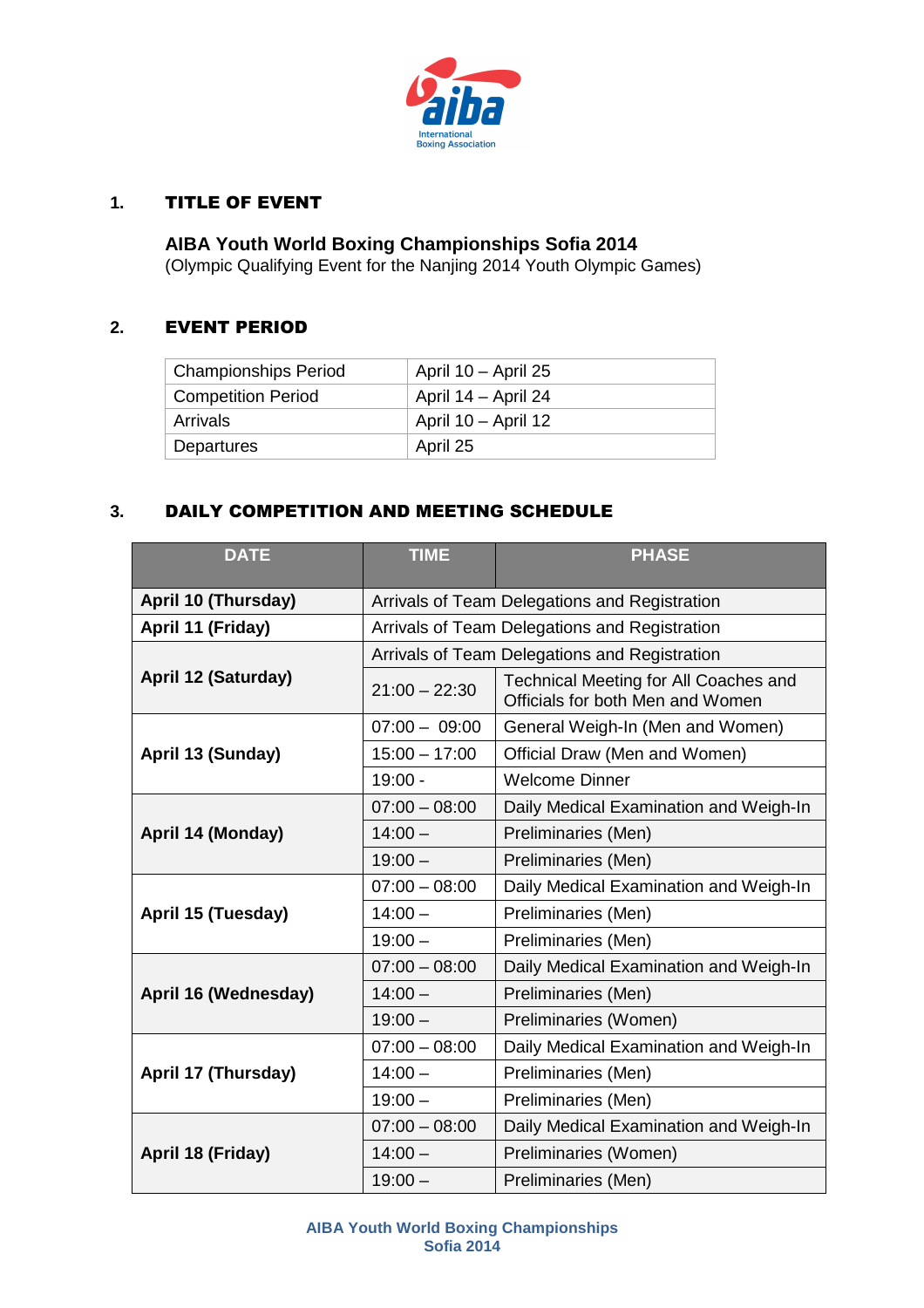

| April 19 (Saturday)  | $07:00 - 08:00$ | Daily Medical Examination and Weigh-In     |
|----------------------|-----------------|--------------------------------------------|
|                      | $14:00 -$       | Preliminaries (Women & Men)                |
|                      | $19:00 -$       | Preliminaries (Men)                        |
| April 20 (Sunday)    | $07:00 - 08:00$ | Daily Medical Examination and Weigh-In     |
|                      | $14:00 -$       | Semi-Finals (Women)<br>Preliminaries (Men) |
|                      | $19:00 -$       | Preliminaries (Men)                        |
| April 21 (Monday)    | $07:00 - 08:00$ | Daily Medical Examination and Weigh-In     |
|                      | $14:00 -$       | Quarter-Finals (Men)                       |
|                      | $19:00 -$       | Quarter-Finals (Men)                       |
| April 22 (Tuesday)   | $19:00 -$       | Finals (Women)                             |
| April 23 (Wednesday) | $07:00 - 08:00$ | Daily Medical Examination and Weigh-In     |
|                      | $14:00 -$       | Semi-Finals (Men)                          |
|                      | $19:00 -$       | Semi-Finals (Men)                          |
| April 24 (Thursday)  | $07:00 - 08:00$ | Daily Medical Examination and Weigh-In     |
|                      | $14:00 -$       | Finals (Men)                               |
|                      | $20:00 -$       | <b>Closing Banquet</b>                     |
| April 25 (Friday)    | Departures      |                                            |

# **(\*) NOTE: Team Leaders and Coaches ONLY MUST attend the following events:**

- Technical Meeting
- Official Draw

# 4. COMPETITION VENUE

- Name: Armeec Arena
- Location: Sofia, Bulgaria

# 5. ELIGIBILITY OF BOXERS AND WEIGHT CATEGORIES

| Age Classification:           | Youth Boxers (Men and Women) between the ages of 17 and 18<br>will be eligible to compete (born between January 1, 1996 and<br>December 31, 1997)                  |
|-------------------------------|--------------------------------------------------------------------------------------------------------------------------------------------------------------------|
| <b>Weight Classification:</b> | Youth Men 10 Weight Categories:<br>46-49kg, 52kg, 56kg, 60kg, 64kg, 69kg, 75kg, 81kg, 91kg, 91+kg<br>Youth Women 3 Weight Categories:<br>48-51kg, 57-60kg, 69-75kg |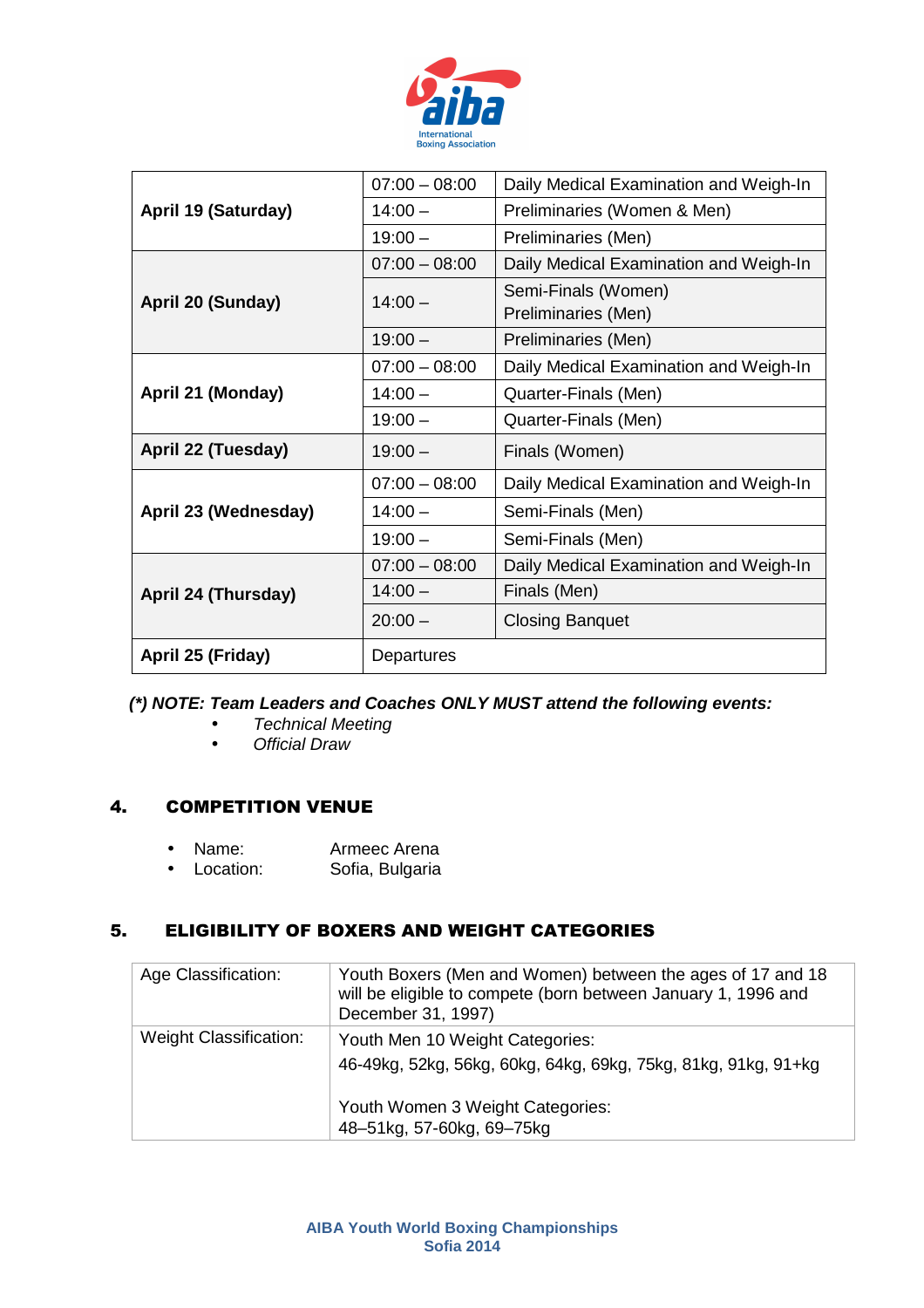

# 6. NUMBER OF ROUNDS

- Youth Men: Three (3) rounds of three (3) minutes, one (1) minute rest between rounds
- Youth Women: Four (4) rounds of two (2) minutes, one (1) minute rest between rounds

# 7. SCORING SYSTEM

AIBA Scoring System - **10 Point Must-Scoring** System will be used.

# 8. REFEREES & JUDGES

All Referees & Judges will be appointed by AIBA. No National Federation can send its own R&Js to this competition.

# 9. REGULATIONS ON TEAM DELEGATIONS

- A. Boxers:
	- AIBA National Member Federations can send only one (1) Boxer in each Weight Category and all Boxers must already be registered in the AIBA Database. One (1) reserve Boxer per Weight Category may be entered on the final entry form.
	- It is also permissible for a Boxer to change his/her Weight Category and to be replaced by a reserved Boxer, in weight related cases only, at any time up to the closing of the General Weigh-In and Medical Examination.
	- All other cases of substitution must be finalized the day before the General Weigh-In, in accordance with the AIBA Technical Rules & AOB Competition Rules.
- B. Number of Team Officials:
	- Each Team Delegation can have the following number of officials:
		- 1–3 Boxers: Up to 4 Coaches
		- 4–7 Boxers: Up to 5 Coaches
		- 8–10 Boxers: Up to 6 Coaches
		- 11–13 Boxers: Up to 7 Coaches
	- All Coaches must be AIBA Certified Coaches and registered in the AIBA Database as AIBA will check each Coach's status at the time of registration; without the appropriate AIBA certification, Coaches will not be allowed to enter this competition
	- In addition, each Team Delegation may be accompanied by one (1) Team Manager, one (1) Team Doctor and one (1) Physiotherapist
	- Only Coaches and Boxers will be allowed to enter Boxers' locker rooms
	- Up to three (3) certified Coaches can act as ring Seconds in each Bout
	- At least one 3-Star AIBA certified Coach must be present as a second in each bout at all times.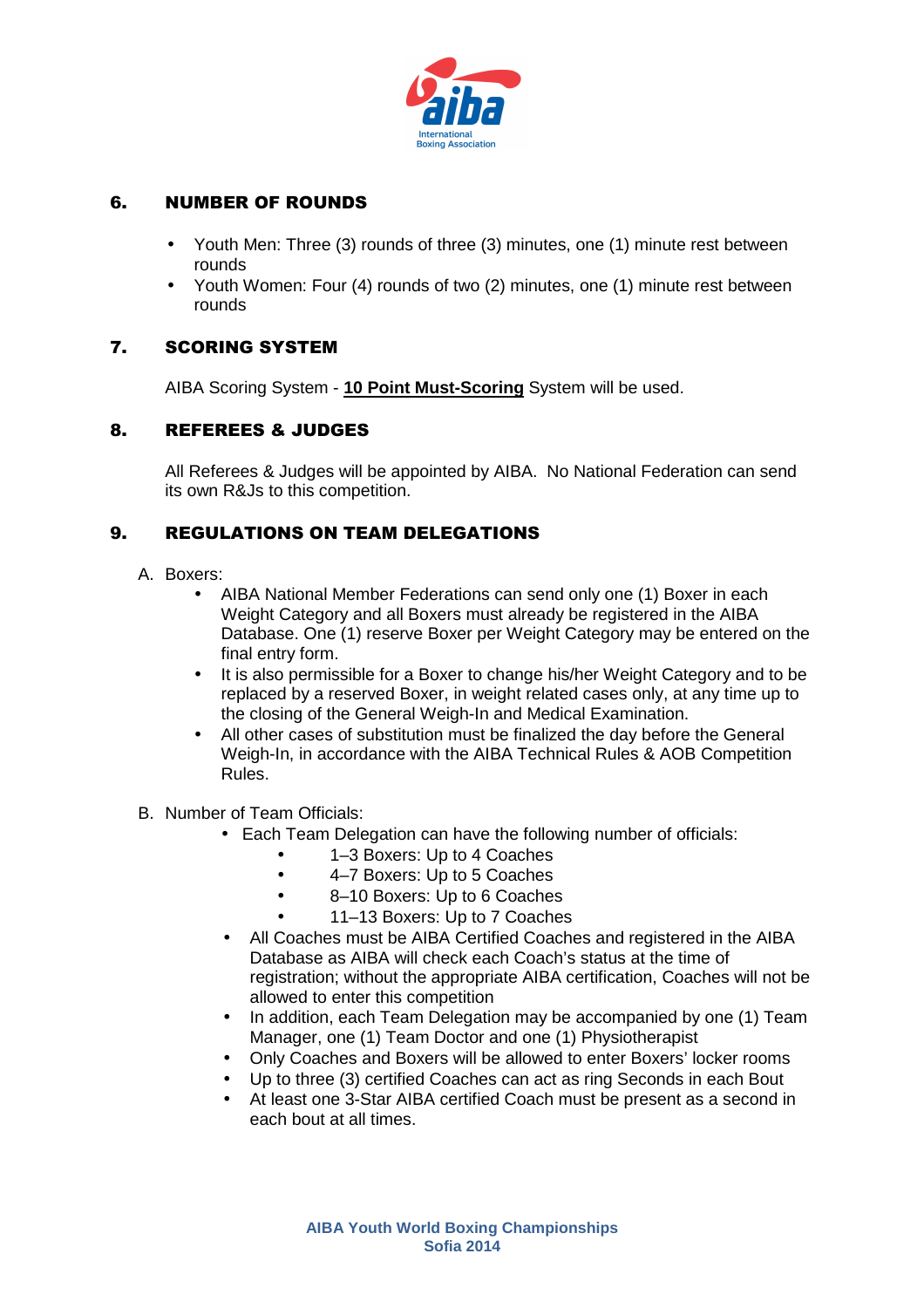

# 10. REGISTRATION

The registration process will ONLY be done via an online registration system using the given National Federation username and password to access the following site starting **from December 20, 2013.**

**https://www.aiba-database.org/nf**

The deadline for registration, including scanned passport copies and medical forms, is:

# • **Monday, March 10, 2014**

(\*) Please note that AIBA will not accept any registration past this deadline**.** 

# 11. REQUIREMENTS

- A. All Boxers must bring the following items to the General Weigh-In:
	- International AIBA Competition Record Book with an annual medical certificate issued by a Medical Doctor
	- Valid passport
	- Accreditation card
- B. Each Team Delegation must bring the following:
	- National flag 1 x 1.5 m
	- National anthem on MP3 or CD
- C. Boxer's Uniform:
	- Each Boxer must bring two sets of uniform **(complete red and blue color sets without mixing any other color)**
	- Boxers must wear a same color set of either red or blue form fitting vest and shorts as per the Boxers' respective corner allocation which will be their own responsibility
	- The belt line of any shorts must be clearly indicated by a contrasting color and by using a 6-10cm wide elastic waistband (the belt line is an imaginary line from the navel to the top of the hips).

# 12. BOXING EQUIPMENT

A. Gloves and Bandages:

AIBA will provide its licensed boxing gloves and hand bandages to all Boxers for all bouts, and these will be distributed through the LOC. The gloves are compulsory official items which all Boxers must wear, as they will not be allowed to wear their personal ones.

• **10 oz Gloves** will be used for all weight categories (Men and Women)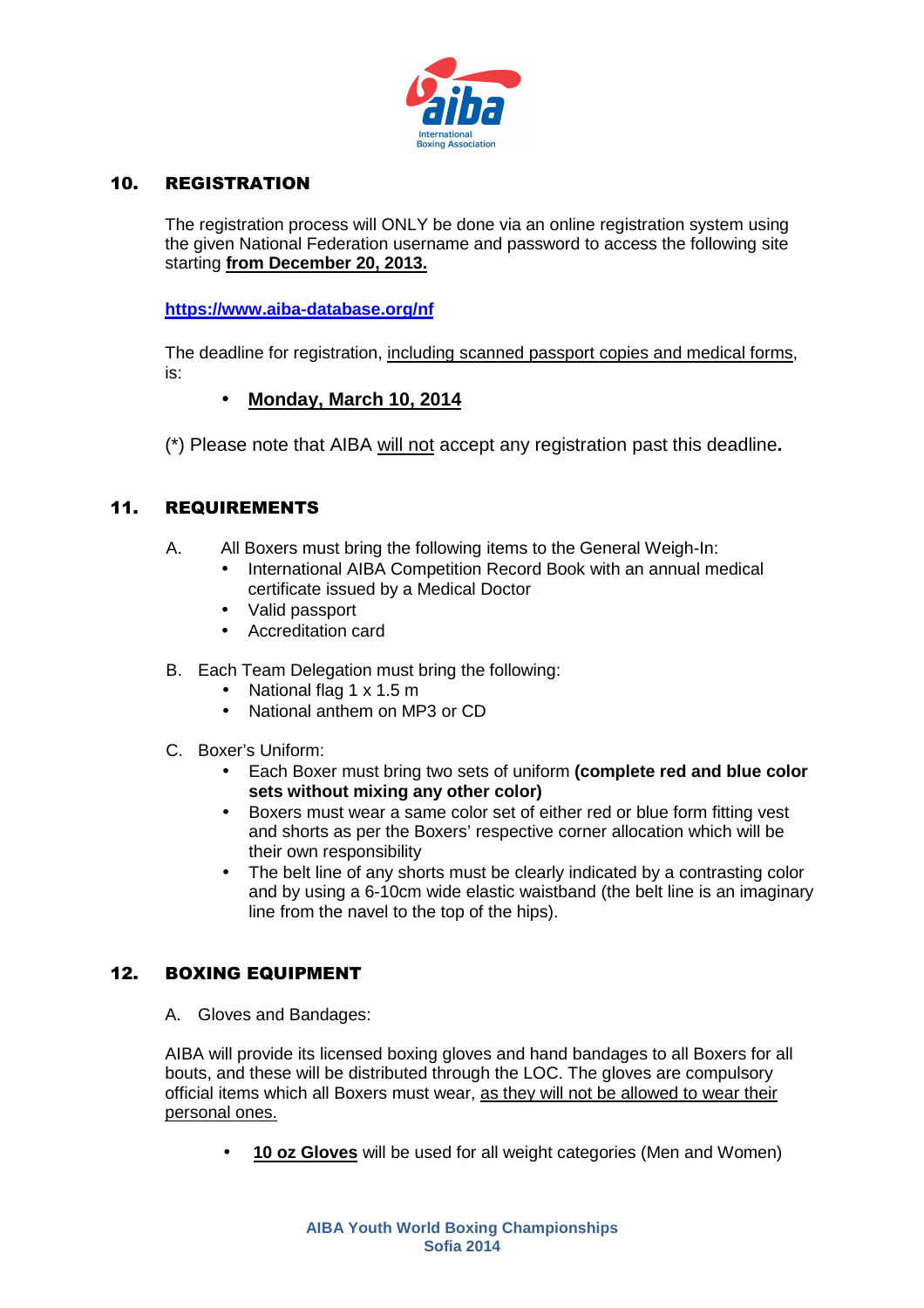

B. Headguards:

Headguards will be used for all bouts (Men and Women) and will also be provided by AIBA and distributed through the LOC.

# 13. TRANSPORTATION

#### A. Airport Reception

All participants will be welcomed at Sofia Airport and the LOC will arrange transportation from the Airport to the Accreditation Center and/or Hotel(s).

#### B. Ground Transportation

There will be a welcome desk at the Team Delegation Hotel(s) to guide all Team Delegations to the ground transportation. The LOC will provide local transportation between Team Delegation Hotel(s), Competition Venue and Training Venue(s) during the Championships Period. The LOC will also provide local transportation for all Team Delegations upon departures.

# 14. ACCOMMODATION

A. Room Rates for Team Delegations are as follows:

| For double occupancy (2 persons | <b>EUR 50 or USD 70 per person</b> , per day, |
|---------------------------------|-----------------------------------------------|
| per room - twin beds)           | including 3 meals                             |
| For single occupancy (1 person  | EUR 70 or USD 96 per person, per day,         |
| per room)                       | including 3 meals                             |

- The room rates are provided for the Championships Period only and apply from April 10 to 25, 2014.
- B. Payment of Hotel Room Charges:

All Team Delegations must pay the full room charges for the entire Championships Period (April 10 – 25). On site only payment in **CASH (in EURO or USD only)** will be accepted. The LOC will not be able to accept any other form of payment.

Team Delegations will not be able to receive accreditation cards and hotel room keys if the payment is not made in full.

- C. Extra Team Officials:
- Extra Team Officials are **NOT** allowed to stay at the Team Delegations' Hotel(s)
- Cost of accommodation for Extra Team Officials is **EUR 120 or USD 165 per person**, per day, including 3 meals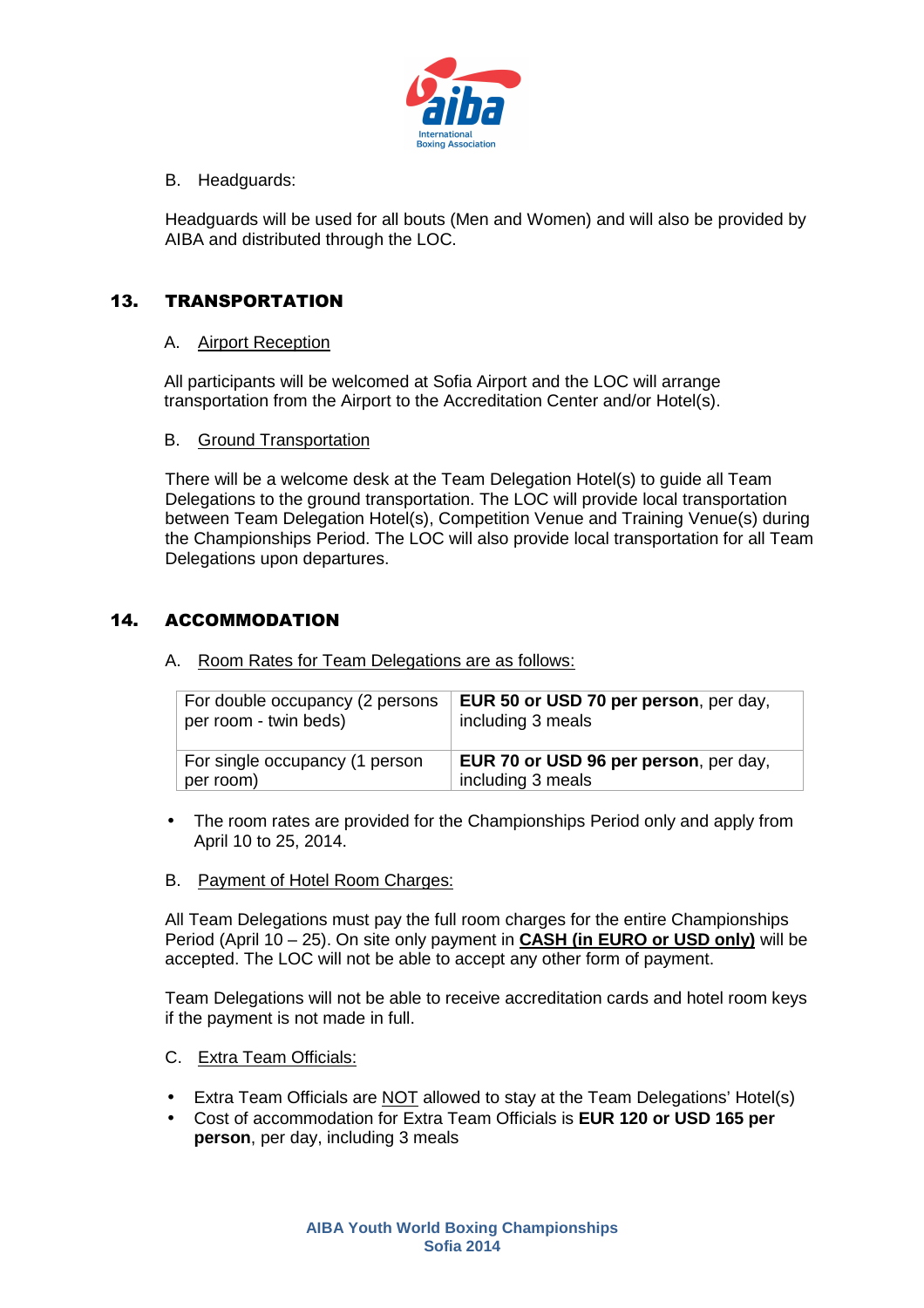

#### 15. INSURANCE

All participants are requested to get their own travel and medical insurance. The LOC will provide liability insurance only at the Competition Venue for all participants.

#### 16. MEDICAL CARE

The LOC will provide medical care and first-aid during the entire Championships Period to any participant who suffers from a sports injury contracted during the Championships.

#### 17. DOPING CONTROL

Doping controls will be conducted in accordance with the AIBA Anti-Doping Rules and the World Anti-Doping Code under the supervision of the AIBA Medical Commission and Anti-Doping Sub-Commission.

#### 18. MEDALS

A gold medal will be awarded to the winner in each Weight Category, a silver medal to the runner-up. Bronze medals will be awarded to both semi-finalists not progressing to the Final in each Weight Category.

#### 19. QUOTAS

The AIBA Youth World Boxing Championships Sofia 2014 is the qualifying event for the Nanjing 2014 Youth Olympic Games to be held in August 2014.

#### A. Men

#### **The top ranked five (5) Boxers from different NOCs in each weight category will qualify for the Nanjing 2014 Youth Olympic Games**.

The allocation of qualification places from the AIBA Youth World Boxing Championships is limited to a maximum of three (3) Boxers per country/NOC. In the case of one country winning more than three (3) qualification places at the AIBA Youth World Boxing Championships, the country must select its final choice of three (3) athletes (1 Boxer per weight category) within the given deadline set by AIBA.

#### B. Women

#### **The top ranked four (4) women Boxers from different NOCs in each weight category will qualify for the Nanjing 2014 Youth Olympic Games.**

The allocation of qualification places from the AIBA Women's Youth Olympic Qualifying Event is limited to a maximum of two (2) Boxers per country/NOC. In the case of one country winning more than two (2) qualification places at the AIBA Women's Youth Olympic Qualifying Event, the country must select its final choice of two (2) Boxers (1 Boxer per weight category) within the given deadline set by AIBA.